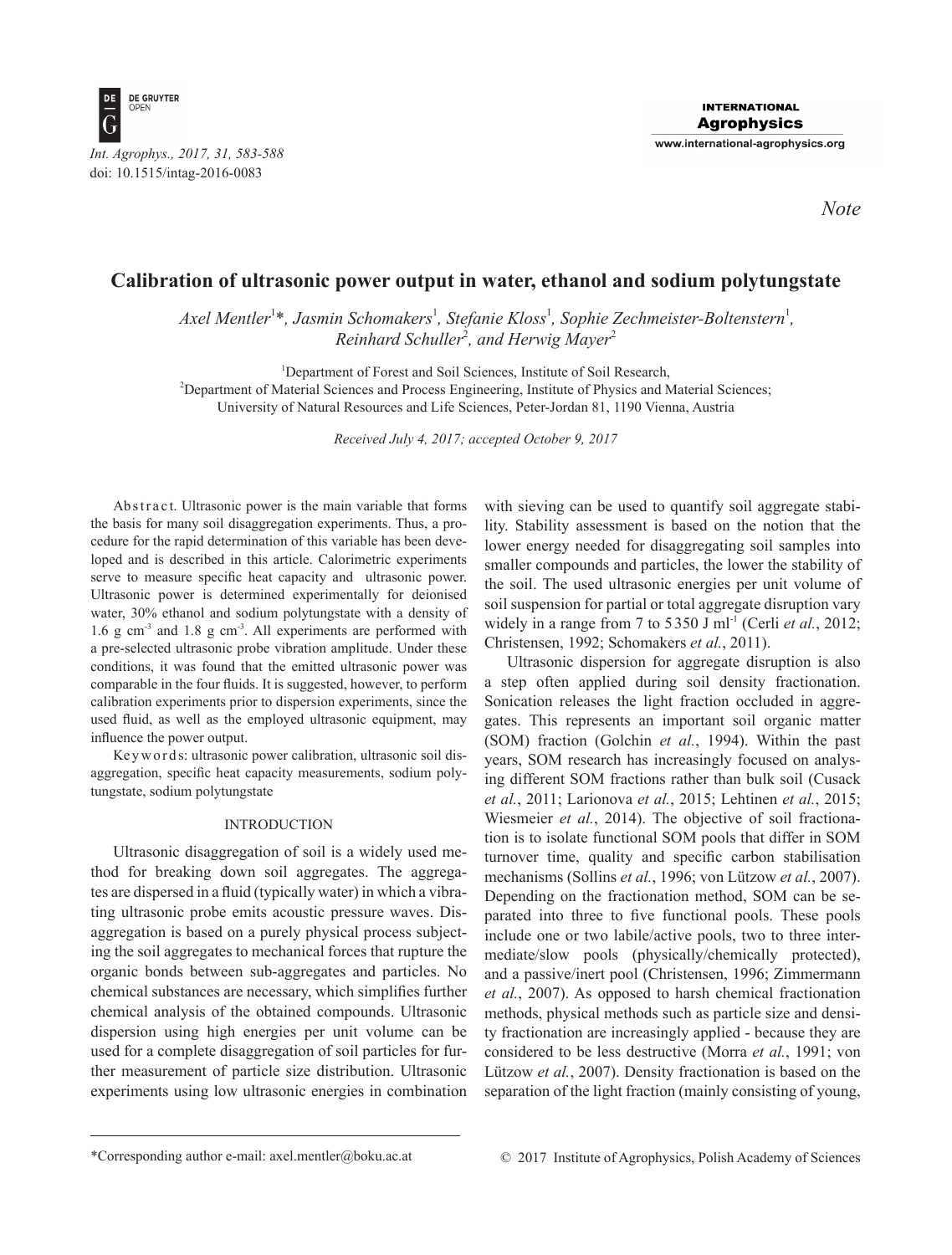fresh plant residues) and the mineral-associated heavy fraction, using high density fluids. Soil scientists currently focus on using sodium polytungstate (SPT,  $\text{Na}_{6}(\text{H}_{2}\text{W}_{12}\text{O}_{40})$ ) as a density agent rather than organic fluids, because it is less toxic than previously used fluids and the density can be adjusted to any range between 1.0 and 3.1 g cm-3 (Six *et al.*, 1999).

The main parameter in an ultrasonic disaggregation experiment is the applied ultrasonic energy per unit volume of soil suspension  $(EV^{-1})$ . This specific energy can be calculated with the ultrasonic power  $(P_{US})$  of the equipment, the volume of the fluid where aggregates are inserted (*V*), and the duration of the sonication experiment (*t*), according to Eq. (1).

$$
EV^{-1} = \frac{P_{US}t}{V}.
$$
 (1)

It is necessary to exactly know the ultrasonic power emitted into the soil suspension so as to calibrate the ultrasonic dispersion experiment. The ultrasonic power is determined by the particular equipment, by the parameters adjusted at the equipment and by the experimental setup. Additionally, the ultrasonic power can be influenced by the kind of fluid used to disperse the soil aggregates.

Ultrasonic experiments are frequently performed in water, and calorimetric methods are employed to calibrate the ultrasonic power. North (1976) suggested measuring the temperature increase  $(\Delta T)$  of water during a specific sonication time  $(\Delta t)$ , and calculating the ultrasonic power  $(P_{US})$  in accordance with Eq. (2).

$$
P_{US} = (m_W c_W + m_v c_v) \frac{\Delta T}{\Delta t} + H. \tag{2}
$$

The mass of water  $(m_W)$  and its specific heat capacity  $(c_W)$ , the mass of the vessel  $(m_V)$  and its specific heat capacity  $(c_v)$ , as well as the heat loss to the environment  $(H)$ , is considered in this equation.

An adapted method especially appropriate to determine ultrasonic power at low vibration amplitudes close to the cavitation limit was developed in the authors' laboratory (Schomakers *et al.*, 2011). This method of calibrating ultrasonic dispersion experiments is applied in the present investigation.

In the present study, we calibrated the ultrasonic power in different fluids, by measuring the power at a well-defined ultrasonic probe vibration amplitude in four different fluids: Water (which is most widely used for ultrasonic disaggregation experiments); water-ethanol solution; SPT (with two different densities that are in common use in ultrasonic experiments). Calibration requires the exact knowledge of the specific heat capacity of the used fluids. The specific heat capacity is known from the literature for water and water–ethanol solution. The specific heat capacity of SPT, however, is not available from the literature and therefore had to be measured.

## MATERIALS AND METHODS

The specific heat of the fluids was determined by heating a certain mass of the fluid with a defined thermal energy. Measurements were performed with water, 30% ethanol and two SPT fluids. The fluids are SPT 1.6 (SPT1, Tungsten, Grub am Forst, Germany) - with a nominal density of  $1.6$  g cm<sup>-3</sup>, and SPT 1.8 with a nominal density of 1.8 g  $cm^{-3}$ . The densities of both SPT fluids were controlled with a pycnometer. These measurements revealed actual densities of 1.607 and 1.827 g cm-3, respectively.

The experimental setup is shown in Fig. 1. Electric current flowing through a resistor over a certain time period provides heating, which, in turn, generates an increase of temperature of a known mass of fluid. In detail, 250 g of fluid was given into a 500 ml closed polystyrene vessel that was insulated with styrofoam and air cushion foil. To ensure an even temperature distribution in the



**Fig. 1.** Experimental setup used to measure the specific heat capacity of different fluids. The supplied power delivers constant direct current, which is controlled with an ampere meter and flows through a high precision resistor. The temperature of the fluid is measured with a K type thermosensor with drag indicator. A thermo-insulated vessel is used as a container.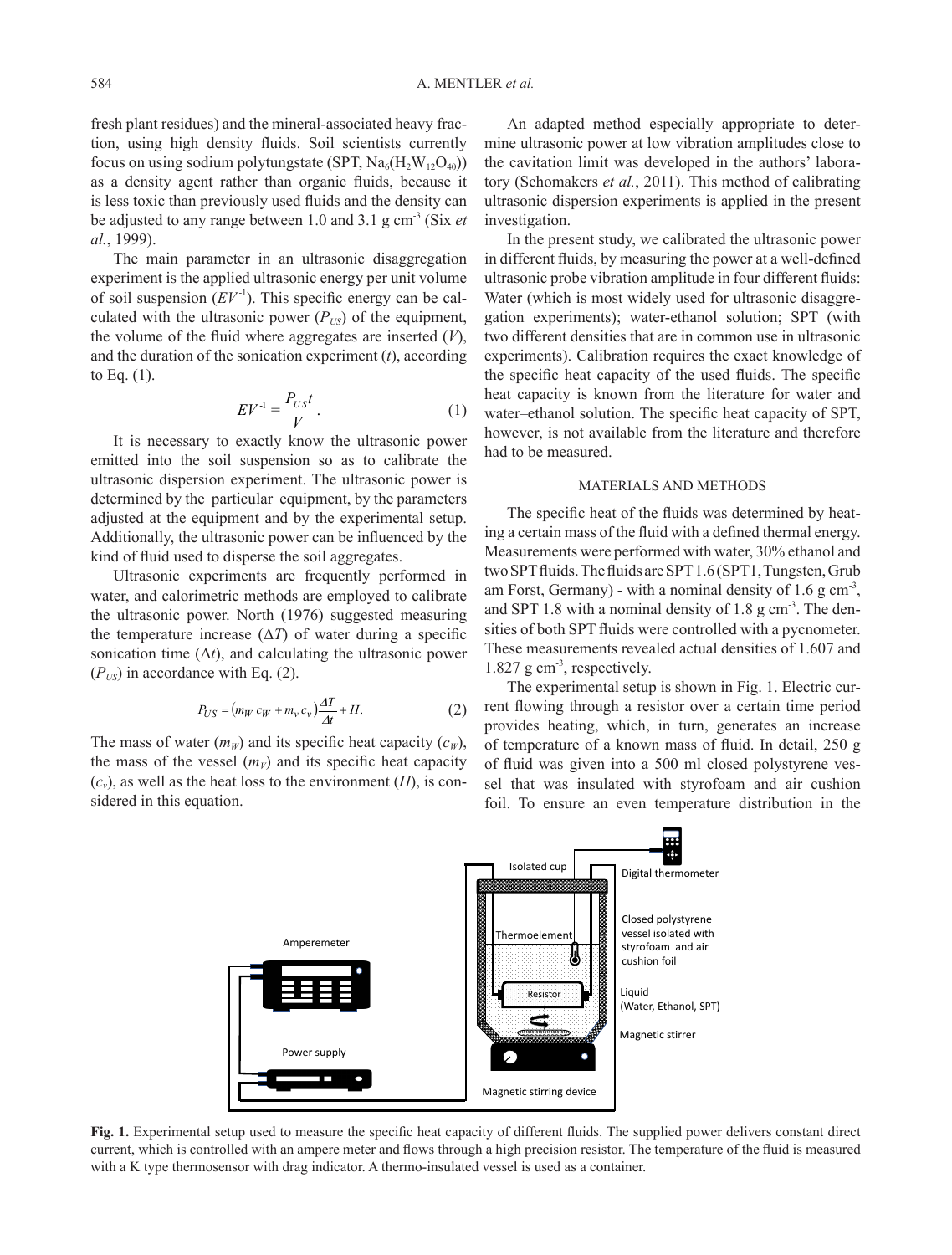*et al.*, 1999). Thus, the ultrasonic power was determined for a certain vibration amplitude and not for a certain displayed

(Schomakers *et al.*, 2011):

placed upon a stirring unit, on which a silicone pad was positioned so as to isolate the vessel from the bottom. The exact temperature was determined using a Voltcraft K202 Data Logger Thermometer (K type, precision better than  $\pm$ 0.1°C) with 2 thermosensors. Energy transfer into the solution was provided by a water-proof high precision resistor (SRS components) with a resistivity of R= 6.77  $\Omega$  that was connected to a TE Electronic KA 3500D DC Power supply. In addition, an Agilent 34410A Digital Multimeter was mounted to the resistor to test the electrical current.

fluid, the vessel was equipped with a magnetic stirrer and

The heat produced by the resistor, (*ΔQ*) during the time period  $(\Delta t)$  is determined by its resistance  $(R)$  and the electrical current (*I*), according to Eq. (3):

$$
\Delta Q = R \, I^2 \, \Delta t. \tag{3}
$$

A direct current of *I* =3 A was used.

The heat produced by the resistor leads to an increase of temperature of the fluid (Δ*T*). Additionally, heat exchanged with the environment  $(\Delta Q_{EX})$  must be considered. This leads to Eq. (4):

$$
\Delta Q + \Delta Q_{EX} = (m_F c_F + m_R c_R) \Delta T.
$$
 (4)

The mass of the fluid  $(m_F)$  and its specific heat capacity  $(c_F)$ , and the mass of the resistor  $(m_R)$  and its specific heat capacity  $(c_R)$  must be considered. The mass of the resistor is 17 g, with a case made of aluminium, with a specific heat capacity of  $0.90 \text{ kJ kg}^{-1} \text{K}^{-1}$ . The influence of the vessel on the measurement is estimated to be far below 1% due to its comparably low mass, and is therefore ignored.

 $\Delta Q_{EX}$  is a positive number if the temperature of the environment is higher than the temperature of the fluid, and it is negative if the temperature is lower. To cancel out the contribution of  $\Delta Q_{EX}$ , the experiments were started with the temperature of the fluid below room temperature, and the experiments ended when the temperature of the fluid was higher than room temperature by the same amount. The presented experiments were started with fluid temperature of about 15°C and ended when the temperature was about 25, with 20°C being the room temperature. Using this procedure,  $\Delta Q_{EX} = 0$  can be employed.

With Eqs (3) and (4), the specific heat capacity of the fluid can be determined with Eq.  $(5)$ :

$$
c_F = \frac{R I^2 - m_R c_R \frac{\Delta T}{\Delta t}}{m_F \frac{\Delta T}{\Delta t}}.\tag{5}
$$

The ultrasonic power was determined under welldefined and closely similar conditions in all the investigated fluids. The vibration amplitude of the ultrasonic probe was in the range between 24.4 and 24.7 µm. The displayed power on ultrasonic equipment may be significantly different from the actual power, and is therefore unreliable (Schmidt power. The method to measure ultrasonic vibration amplitudes is described elsewhere (Mayer *et al.*, 2002). The measurements of ultrasonic power were performed with a widely used probe-type ultrasonic equipment (Bandelin Sonopuls HD 2200, cylindrical ultrasonic probe with a diameter  $\varnothing$  13.7 mm). Tests were run in a continuous

mode (non-pulse mode). The ultrasonic probe was inserted into the fluid to an insertion depth of 10 mm. The first series of experiments was performed with water. The ultrasonic power  $(P_{US})$  is determined by Eq. (6)

$$
P_{US} = m_W c_W \frac{\Delta T}{\Delta t} - \frac{\Delta Q_{EX}}{\Delta t}.
$$
 (6)

 $P_{US}$  is assessed by sonicating the fluid, where  $m_W$  is the mass of the fluid and  $c_W$  is its specific heat capacity. The increase of temperature  $\Delta T$  in a given time period  $\Delta t$  is measured. In the present tests, 150 g of water were poured into a 250 ml polystyrene beaker, isolated with a silicon pad from the bottom. The solution was sonicated, and the temperature was noted every 30 s.

The heat exchanged with the environment,  $\Delta Q_{EX}$  must be considered.  $\Delta Q_{EX}$  is a positive number if the temperature of the environment is higher than the temperature of the fluid, and it is negative if the temperature is lower. To cancel out the contribution of  $\Delta Q_{EX}$ , the experiments were started with the water temperature below room temperature. The experiments ended when the temperature of the fluid was higher than room temperature by the same amount. Using this procedure,  $\Delta Q_{EX} = 0$  in Eq. (6) and leads to the simpler Eq. (7).

$$
P_{US} = m_W c_W \frac{\Delta T}{\Delta t}.
$$
 (7)

#### RESULTS

The specific heat capacity of deionised water was determined in the first series of experiments. In one, the temperature of  $m_F$  = 0.25 kg water increased by  $\Delta T$ =8.6 K after it was heated by  $I = 3$  A flowing through a resistor of  $R=6.77 \Omega$  for  $\Delta t = 150$  s. With the mass  $m_R = 0.017$  kg and the specific heat capacity of the resistor,  $c_R$  = 900 J kg<sup>-1</sup> K<sup>-1</sup>, Eq. (5) delivers the specific heat capacity of  $c_F$  = 4 050 J kg<sup>-1</sup>  $K^{-1}$  for water.

The measurements were repeated 5 times. On average, the specific heat capacity of water was  $4.1 \pm 0.2$  kJ kg<sup>-1</sup> K<sup>-1</sup>. The literature value for water  $(4.18 \text{ kJ kg}^{-1} \text{K}^{-1})$  is, therefore, reasonably well reproduced in the present experiments. The specific heat capacity of 30% ethanol was determined in the experiments as  $3.6\pm0.2$  kJ kg<sup>-1</sup> K<sup>-1</sup>, which is in the range of the expected value of 3.65 kJ kg<sup>-1</sup> K<sup>-1</sup> according to the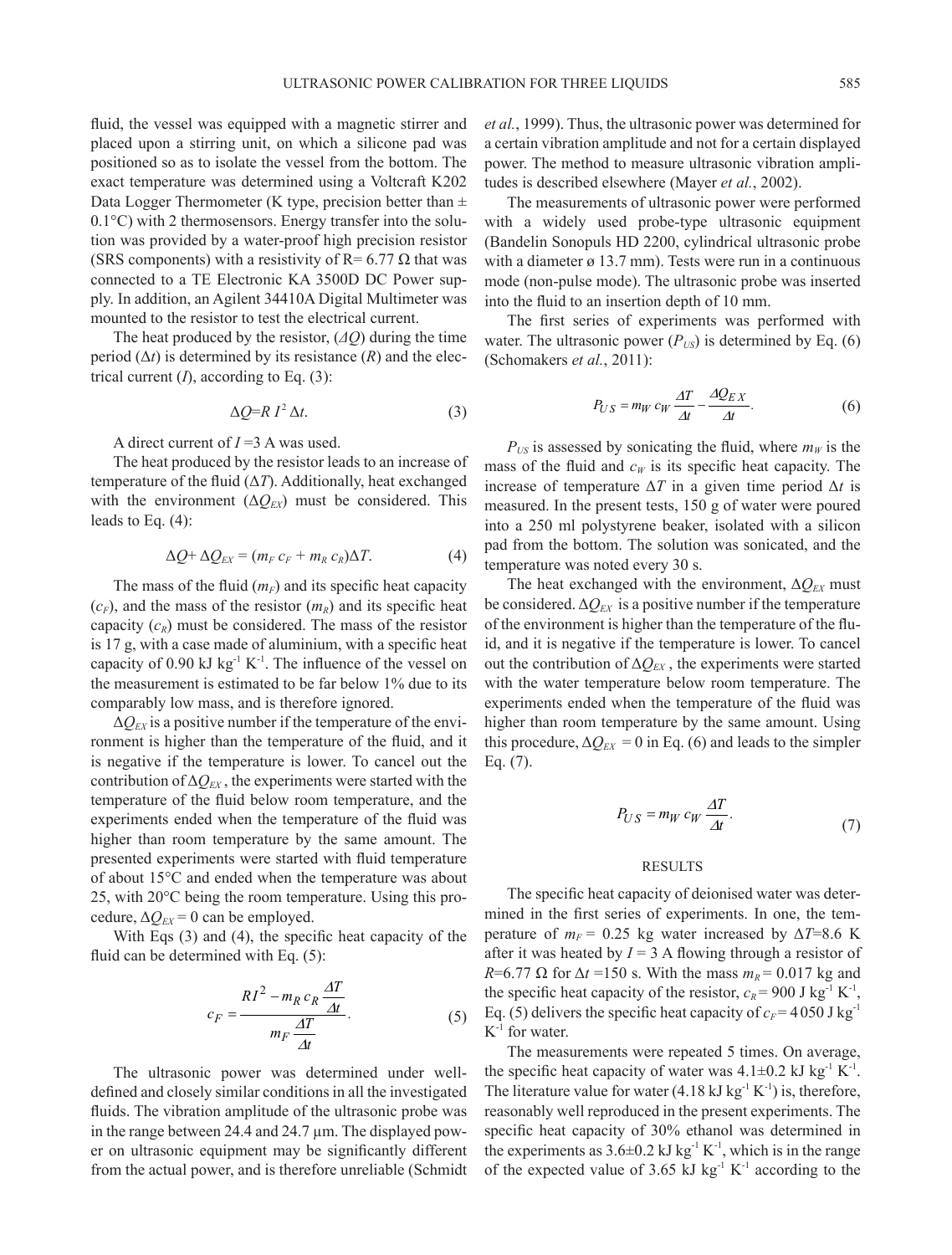

**Fig. 2.** Temperature measured *via* ultrasonic experiments with three fluids.

literature. Our study also delivered the specific heat capacity of the two SPT fluids as  $2.5\pm0.2$  kJ kg<sup>-1</sup> K<sup>-1</sup> for SPT1.6 and  $2.2\pm0.2$  kJ kg<sup>-1</sup> K<sup>-1</sup> for SPT1.8.

The ultrasonic power emitted into deionised water was determined in the first measurement series. The water temperature at the beginning was 15°C. After sonication was initiated, the temperature was recorded every 30 s. The experiment ended when the water temperature reached about 25°C. Similar experiments were performed with 30% ethanol and with the two SPT fluids.

Typical results obtained in these measurements are shown in Fig. 2. The temperature is shown on the ordinate as a function of the sonication duration. Data were fitted using a linear function. The results were a temperature increase per second of  $=0.0194$  K s<sup>-1</sup> for deionised water, and  $=0.0236$  K s<sup>-1</sup> for water-ethanol solution, as well as  $=0.0361$  K s<sup>-1</sup> for SPT1.6. The fastest temperature increase among the three fluids is found for SPT1.6, and the slowest increase is that for deionised water. This does not mean, however, that the absorbed ultrasonic power is different in the three fluids, because the specific heat capacity of the three fluids is also different.

The ultrasonic power is determined according to Eq. (7). With the used masses (about 250 g) and the specific heat capacities of the respective fluids, the measured power in the three experiments shown in Fig. (2) were 20.3 W for water, 21.6 W for 30% ethanol and 22.6 W for SPT1.6. Measurements of the ultrasonic power were repeated 3 times for each fluid.

The following ultrasonic power was determined for vibration amplitude between 24.4 and 24.7 µm for a vibrating probe with ø13.7 mm and an insertion depth of 10 mm:

 $P_{US}$  = 19.6 $\pm$ 1.5 W for deionised water,  $P_{US}$  = 21.6±1.6 W for 30% ethanol,

 $P_{US}$  =21.6 $\pm$ 1.8 W for SPT1.6,

 $P_{US}$  = 20.8 $\pm$ 1.5 W for SPT1.8.

The mean value of the ultrasonic power emitted into the four fluids is comparable.

#### DISCUSSION

Ultrasonic soil disaggregation experiments are a wellestablished means of characterising the stability and composition of soil aggregates and fractions. Recently, ultrasonic experiments have been performed using fluids of different compositions and densities, as this enables density fractionation of soil aggregates.

Crow *et al.* (2015) employed densities between 1.6 and 2.6 g cm $<sup>3</sup>$  for physical carbon sequestration experiments,</sup> while Grüneberg *et al.* (2013) performed experiments in fluid with a density  $1.6$  g cm<sup>-3</sup> and different ultrasonic energies to break macro- and micro-aggregates. To embody the conceptual carbon pools, experimental techniques have been developed based on measurable carbon pools by either chemical or physical fractionation approaches (Zimmermann *et al.*, 2007). Toriyama *et al.* (2015) applied a SPT solution to determine the carbon pool in sediment fraction. The results of Wang *et al.* (2015) show that the sequential ultrasonic extraction method is reliable with regard to the mass balance. In their study, they used different fluids for extracting the different pools (deionised water, artificial root exudates, Methanol-NaOH, dichloromethane, n-hexane, and their mixture with acetone to extract PAHs from soils).

Knowledge of the applied ultrasonic power is a necessity for well defined ultrasonic experiments. The above results show that the absorbed ultrasonic power is comparable in four different fluids under the investigated conditions and using the described ultrasonic equipment. It should be noted that the increase of temperature during sonication is different for the four fluids. However, if the specific heat of the respective fluid is considered, the ultrasonic power determined in the four testing series did not show much difference. The condition of constant vibration amplitude was, thus, found to be closely similar to the condition of constant ultrasonic power – if other geometrical conditions (diameter of the ultrasonic probe, insertion depth), as well as the surface condition of the probe were kept constant.

From a practical point of view, the applied Bandelin ultrasonic system was found to be appropriate for the present tests. When the same power setting is adjusted at the instrument (*i.e.* 10% of the maximum power in the present experiments), the vibration amplitude was found to be closely similar irrespective of the investigated fluid. No further adjustment or considerations of the used fluids were necessary. This poses the question whether the absorbed ultrasonic power for the same setup conditions is always the same, irrespective of the used fluid.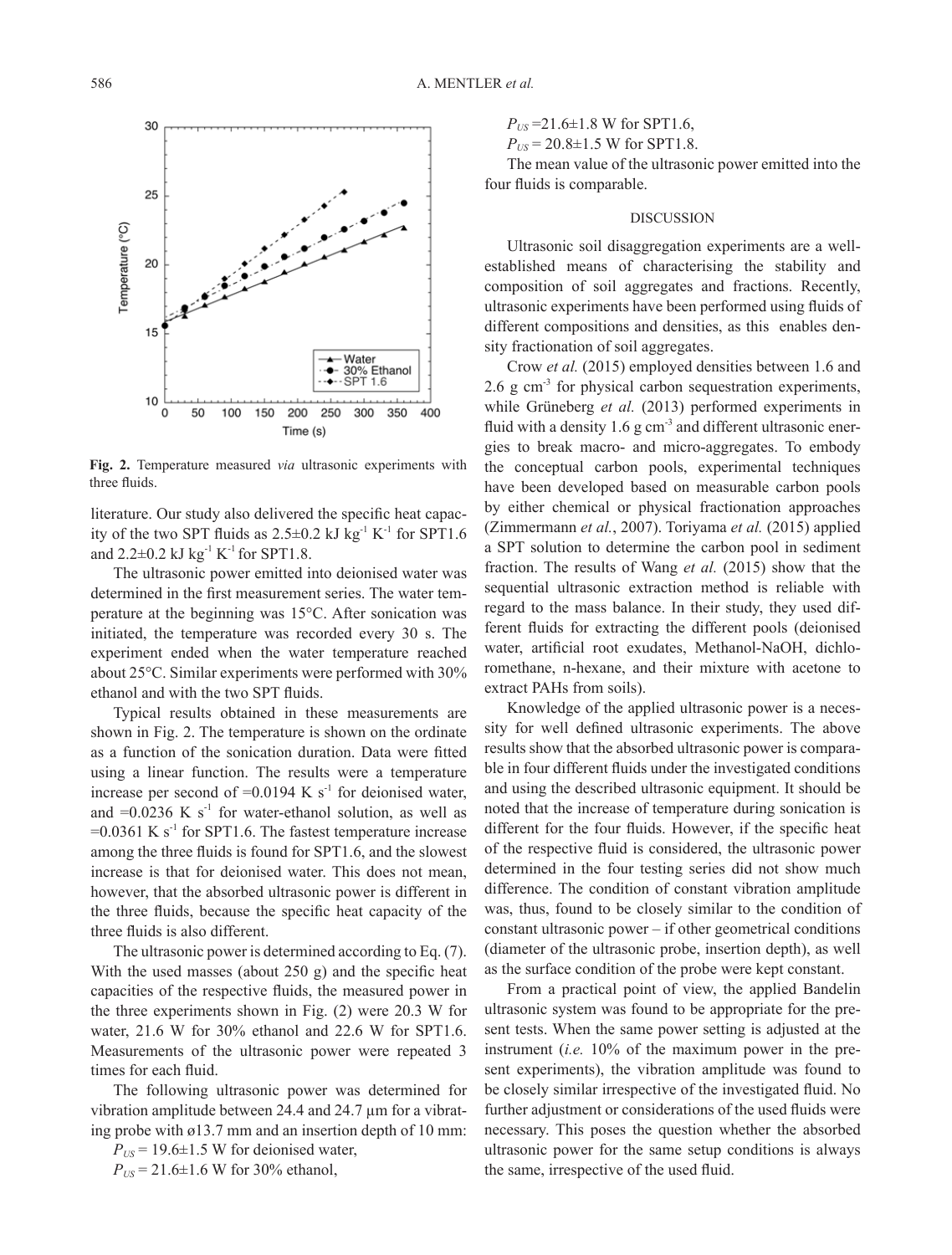It must be assumed that the presently found result is, first at all, specific for the study's experimental conditions, *i.e.* measurements with constant vibration amplitude and geometrical conditions. It has been shown that commercial instruments may show large variations when compared with each other. Additionally, their ultrasonic power may vary from the displayed power by 100% or more (Schmidt *et al.*, 1999). Even employing identical ultrasound equipment several times may lead to different calibrations. Experiments performed with one type of ultrasonic device, therefore, may be completely incomparable to those performed with other devices.

Additionally, the fluid used in the sonication experiment might influence the absorbed power. For constant vibration amplitude, the acoustic pressure in different fluids varies due to their different acoustic impedance. In commercial ultrasonic equipment, the acoustic pressures are above the cavitation limit, and cavitation will hence occur. The cavitation limit, however, is influenced by the physical properties of the fluid. Therefore, the used fluid might influence the absorbed ultrasonic power.

Due to both reasons, the possible influence of the ultrasonic system, as well as the possible influences of the fluid, it cannot be generally assumed that the absorbed ultrasonic power is constant irrespective of the used fluid. Rather, the comparable ultrasonic power found in the four experimental series must be considered specific for the used ultrasonic system and the investigated fluids.

## **CONCLUSIONS**

Ultrasonic experiments on fluids with different densities are employed in the studies of soil aggregates. These experiments require the exact knowledge of the applied ultrasonic power in the respective fluid. Specific heat capacity of the applied fluid is necessary to calibrate the ultrasonic experiment.

1. A rapid method for the determination of the specific heat capacity of fluids is described. The specific heat capacity for sodium polytungstate with a density of 1.6 g  $cm<sup>3</sup>$ (SPT1.6) was  $2.5\pm0.2$  and  $2.2\pm0.2$  kJ kg<sup>-1</sup> K<sup>-1</sup> was found for a SPT with a density of  $1.8 \text{ g cm}^3$  (SPT1.8).

2. The absorbed ultrasonic power  $P_{US}$  was determined for deionised water, 30% ethanol, SPT1.6 and SPT1.8. When the vibration amplitude was the same in all four fluids, the ultrasonic power emitted into the fluids was comparable.

3. It is suggested to calibrate ultrasonic equipment for each fluid separately. A method for the calibration of ultrasonic power is proposed.

**Conflict of interest:** The Authors do not declare conflict of interest.

## REFERENCES

- **Cerli C., Celi L., Kalbitz K., Guggenberger G., and Kaiser K., 2012.** Separation of light and heavy organic matter fractions in soil- Testing for proper density cut-off and dispersion level. Geoderma, 170, 403-416.
- **Christensen B.T., 1992.** Physical fractionation of soil and organic matter in primary particle size and density separates. Advances in Agronomy, 20, 1-90.
- **Christensen B.T., 1996.** Matching measurable soil organic matter fractions with conceptual pools in simulation models of carbon turnover. In: Evaluation of Soil Organic Matter Models Using Long-Term Datasets (Eds D.S. Powlson, P. Smith, J.U. Smith), NATO ASI Series 1: Global Environmental Change, Springer-Verlag, Heidelberg, 38, 143-159.
- **Crow S.E., Reeves M., Schubert O.S., and Sierra C.A., 2015.** Optimization of method to quantify soil organic matter dynamics and carbon sequestration potential in volcanic ash soils. Biogeochemistry, 123: 27-47.
- **Cusack D.F., Silver W.L., Torn M.S., and McDowell W.H., 2011.** Effects of nitrogen additions on above- and belowground carbon dynamics in two tropical forests. Biogeochemistry, 104, 203-225.
- **Golchin A., Oades J.M., Skjemstad J.O., and Clarke P., 1994.** Study of free and occluded particulate organic matter in soils by solid state 13C CP/MAS NMR Spectroscopy and Scanning Electron Microscopy. Soil Biol. Biochem., 32, 285-309.
- **Grüneberg E., Schöning I., Hessenmöller D., and Schulze E.-D., Weisser W.W., 2013.** Organic layer and clay content control soil organic carbon stocks in density fractions of differently managed German beech forests. Forest Ecol. Manag., 303, 1-10.
- **Larionova A.A., Zolotareva B.N., Kvitkina A.K., Evdokimov I.V., Bykhovets S.S., Stulin A.F., Kuzyakov Ya.V., and Kudeyarov V.N., 2015.** Assessing the stability of soil organic matter by fractionation and 13C isotope techniques. Eurasian Soil Sci., 48, 157-168.
- **Lehtinen T., Gísladóttir G., Lair G.J., van Leeuwen J.P., Blum W.E.H., Bloem J., Steffens M., and Ragnarsdóttir K.V., 2015.** Aggregation and organic matter in subarctic Andosols under different grassland management. Acta Agriculturae Scandinavica, Section B-Soil and Plant Sci., 65, 246-263.
- **Mayer H., Mentler A., Papakyriacou M., Rampazzo N., Marxer Y., and Blum W.E.H., 2002.** Influence of vibration amplitude on the ultrasonic dispersion of soils. Int. Agrophysics, 16, 53-60.
- **Morra M.J., Blank R.R., Freeborn L.L., and Shafii B., 1991.** Size fractionation of soil organo-mineral complexes using ultrasonic dispersion. Soil Sci., 154, 294-303.
- **North P.F., 1976.** Towards an absolute measurement of soil structural stability using ultrasound. J. Soil Sci., 27, 451-459.
- **Schmidt M.W.I., Rumpel C., and Kögel-Knabner I., 1999.**  Evaluation of an ultrasonic dispersion procedure to isolate primary organomineral complexes from soils. Europ. J. Soil Sci., 50, 87-94.
- **Schomakers J., Mentler A., and Mayer H., 2014.** Determination of dissolved organic carbon in soils with UV spectroscopy, ultrasonic dispersion pre-treatment and separation with size exclusion chromatography. Span. J. Soil Sci., 4, 127-142.